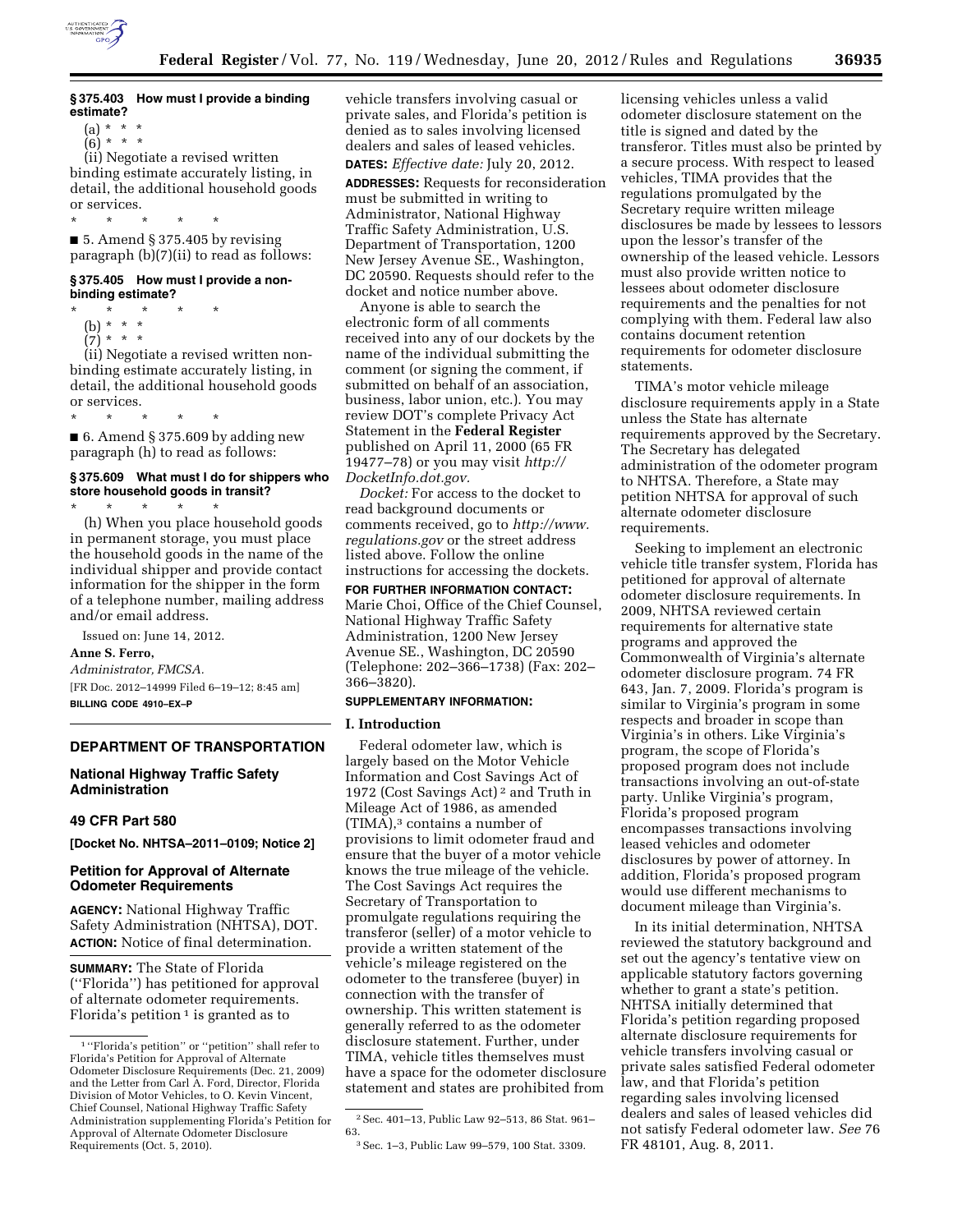After careful consideration of comments, NHTSA has made a final determination, which is set forth below.

### **II. Statutory Background**

NHTSA reviewed the statutory background of Federal odometer law in its consideration and approval of Virginia's petition for alternate odometer disclosure requirements. *See*  73 FR 35617 and 74 FR 643. The statutory background of the Cost Savings Act and TIMA and the purposes behind TIMA, as they relate to odometer disclosure, other than in the transfer of leased vehicles and vehicles subject to liens where a power of attorney is used in the disclosure, are discussed at length in NHTSA's final determination granting Virginia's petition. 74 FR 647– 8. A brief summary of the statutory background of Federal odometer law and the purposes of TIMA, including odometer disclosure requirements for leased vehicles follows.

In 1972, Congress enacted the Cost Savings Act, among other things, to prohibit tampering with odometers on motor vehicles and to establish certain safeguards for the protection of buyers with respect to the sale of motor vehicles having altered or reset odometers. *See* Sec. 401, Pub. L. 92– 513, 86 Stat. 961–63. The Cost Savings Act required that under regulations to be published by the Secretary, the transferor of a motor vehicle provide a written vehicle mileage disclosure to the transferee. It also prohibited odometer tampering, and provided for enforcement. *See id.* Sec. 408.4 In general, the purpose for the disclosure was to assist buyers to know the true mileage of a motor vehicle.

A major shortcoming of the odometer provisions of the Cost Savings Act was their failure to require that the odometer disclosure statement be on the vehicle's title. In a number of states, the disclosures were on separate documents that could be easily altered or discarded and did not travel with the title. *See* 74 FR 644. Consequently, the disclosure statements did not necessarily deter odometer fraud employing altered

documents, discarded titles, and title washing. *Id.* 

Another significant shortcoming involved leased vehicles. The lessor is considered the transferor of the vehicle in leased vehicle sales. Titles to leased vehicles are often transferred without the lessor obtaining possession of the vehicle. Lessors without direct access to their vehicles had to rely solely on lessees to provide actual mileage information. However, lessees had no obligation to provide actual mileage information to lessors upon vehicle transfer. This environment facilitated roll backs of odometers.

Congress enacted TIMA in 1986 to address the Cost Savings Act's shortcomings. It amended the Cost Savings Act by adding section 408(d) to prohibit states from licensing vehicles unless the new owner (transferee) submitted a title from the seller (transferor) containing the seller's signed and dated vehicle mileage statement. *See* Sec. 2, Pub. L. 99–579, 100 Stat. 3309; 74 FR 644. TIMA also prohibits the licensing of vehicles for use in any state, unless the title issued to the transferee is printed using a secure printing process or other secure process, indicates the vehicle mileage at the time of transfer, and contains additional space for a subsequent mileage disclosure by the transferee when it is sold again. *Id.* 

TIMA also added section 408(e) to the Cost Savings Act requiring that the Secretary issue regulations regarding odometer disclosures for leased vehicles.5 The regulations promulgated by the Secretary were to require written mileage disclosures by lessees to lessors upon the lessor's transfer of the ownership of the leased vehicle. The regulations were to require lessors to provide written notice to lessees about the odometer disclosure requirements and the penalties for not complying with them. Also, the regulations were to provide document retention requirements for odometer disclosure

statements: Lessors had to retain disclosures made by lessees for at least four years following the date that the lessor transfers that vehicle.6 *Id.* 

TIMA added a provision to the Cost Savings Act allowing states to have alternate odometer disclosure requirements with the approval of the Secretary of Transportation. Section 408(f) of the Cost Savings Act, as amended, states that the odometer disclosure requirements of subsections (d) and (e)(1) shall apply in a state unless the state has in effect alternate motor vehicle mileage disclosure requirements approved by the Secretary. Section 408(f)(2) further states that the Secretary shall approve alternate motor vehicle mileage disclosure requirements submitted by a state unless the Secretary determines that such requirements are not consistent with the purpose of the disclosure required by subsection (d) or (e), as the case may be.

In 1988, Congress amended section 408(d)(1) of the Cost Savings Act to permit the use of a secure power of attorney for purposes of odometer mileage disclosure in circumstances where the title was held by a lienholder, if allowed by state law. Sec. 401, Pub. L. 100–561, 102 Stat. 2817. Congress required NHTSA to issue a rule ensuring that disclosures be made on the power of attorney document of the actual mileage at the time of transfer and that the mileage be restated exactly by the person exercising power of attorney on the title in the space therefor. *Id.* The rule, consistent with the purposes of the Act and the need to facilitate enforcement thereof, was to prescribe that the power of attorney form be issued by the state to the transferee using a secure process, as provided for titles, and provide for retention of a copy with the original submitted back to the State. *Id.* In 1989, NHTSA implemented the 1988 statutory amendments by promulgating amendments to the odometer disclosure regulations, providing that a transferor may give a secure power of attorney to a transferee for the purpose of mileage disclosure in two circumstances—when the transferor's title is physically held by a lienholder or when the title is lost. In either instance, use of a power of attorney document for mileage disclosure is permissible only if otherwise permitted by state law.7

<sup>4</sup>Section 408(a) directed the Secretary to prescribe rules requiring any transferor to provide written disclosure to the transferee in connection with the transfer of ownership of a motor vehicle, including a disclosure of the cumulative mileage registered on the odometer, and a disclosure that the actual mileage was unknown if the transferor knew that the odometer reading was different from the number of miles the vehicle has actually traveled. In addition, the Secretary was directed to prescribe the manner in which the information would be disclosed and the manner in which the information would be retained. Finally, it was a violation for any transferor to violate any rules under Section 408 or to knowingly give a false statement to a transferee in making any disclosure.

<sup>5</sup>Pursuant to Section 408(e), in the case of any leased motor vehicle, the rules under Section 408(a) were to require written disclosure regarding mileage to be made by a lessee to a lessor upon the lessor's transfer of ownership of a leased motor vehicle. Under these rules, the lessor of a leased motor vehicle would have to provide written notice to the lessee regarding mileage disclosure requirements, and the penalties for failing to comply with them. The lessor would be required to retain the lessee's disclosure with respect to any motor vehicle for a period of at least 4 years following the date the lessor transferred that vehicle. If the lessor transferred ownership of any leased motor vehicle without obtaining possession of such vehicle, the lessor could, in making the disclosure required by Section 408(a), indicate on the title the mileage disclosed by the lessee unless the lessor had reason to believe that such disclosure by the lessee did not reflect the actual mileage of the vehicle.

<sup>6</sup>Regulations implementing TIMA were published on August 5, 1988. 53 FR 29464. Federal regulations require lessors to retain odometer disclosure statements received from lessees for a period of five years. 49 CFR 580.8(b).

<sup>7</sup>Regulations implementing the amendment were published on August 30, 1989. 54 FR 35879. The regulations addressed numerous aspects of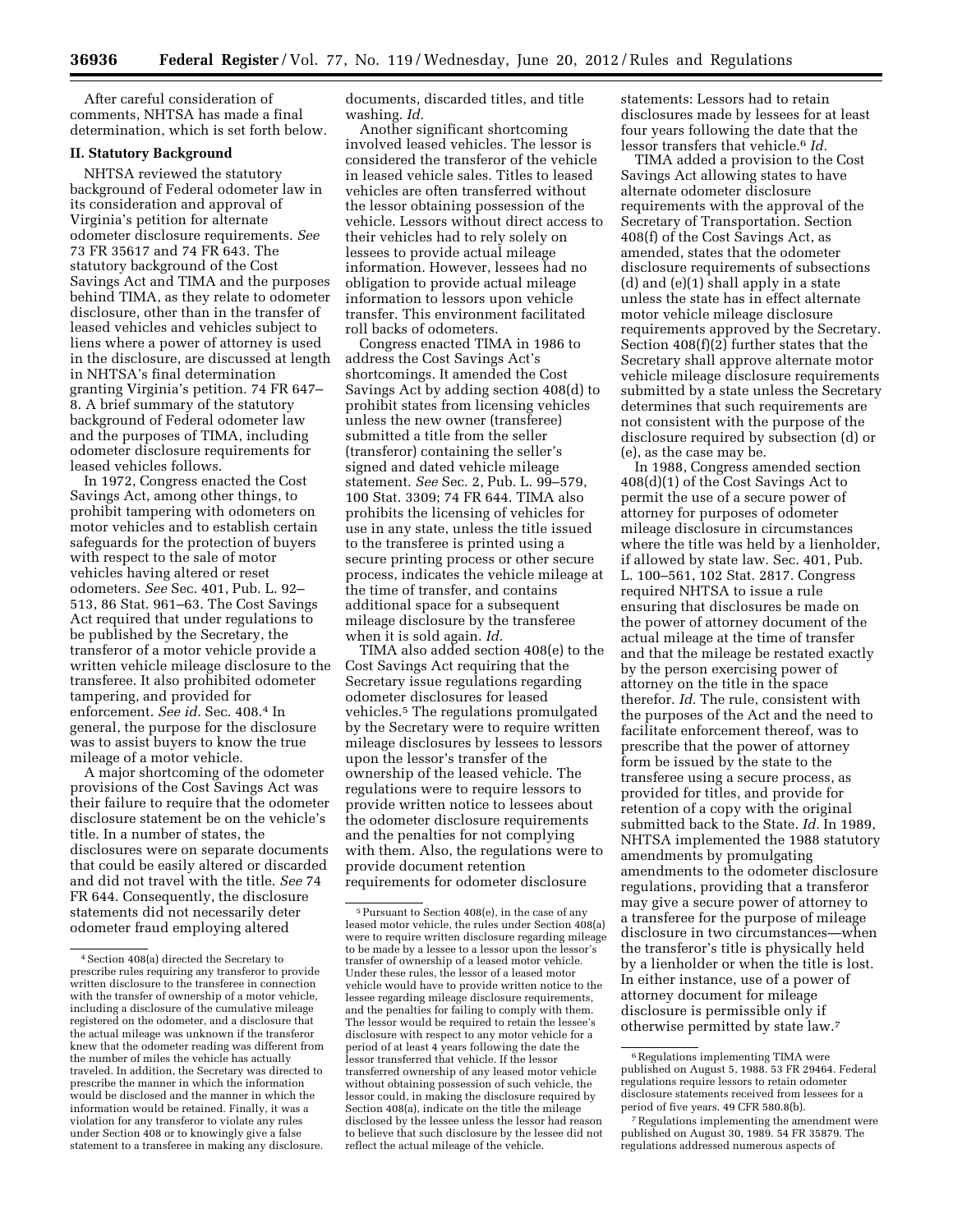In 1990, Congress again amended section 408(d) of the Cost Savings Act.8 The amendment provided that the rule adopted under the 1988 amendment not require that a vehicle be titled in the state in which the power of attorney was issued and addressed retention of powers of attorneys by states. Sec. 7(a), Pub. L. 101–641, 104 Stat. 4654, 4657.9

In 1994, in the course of the recodification of various laws pertaining to the Department of Transportation, the Cost Savings Act, as amended, was repealed, reenacted and recodified without substantive change. *See* Pub. L. 103–272, 108 Stat. 745, 1048–1056, 1379, 1387 (1994). The odometer statute is now codified at 49 U.S.C. 32701 *et seq.* In particular, Section 408(a) of the Cost Savings Act was recodified at 49 U.S.C. 32705(a). Sections 408(d) and (e), which were added by TIMA (and later amended), were recodified at 49 U.S.C. 32705(b) and (c). The provisions pertaining to approval of state alternate motor vehicle mileage disclosure requirements were recodified at 49 U.S.C. 32705(d).

### **III. Florida's Program**

As stated in NHTSA's initial determination, Florida, which is in the process of developing an electronic title transfer system (e-title), has petitioned for approval of alternate odometer disclosure requirements. 76 FR 48101.10 Florida requests approval of alternate disclosure requirements for transfers of motor vehicles in transactions between private parties (casual sales), transfers of motor vehicles, whether subject to a lien 11 or not subject to a lien, between

9Regulations implementing this amendment were published on September 20, 1991. 56 FR 47681.

10We note that Florida's petition differs markedly from other petitions for alternate odometer disclosure requirements NHTSA has received from other states. Florida's proposal relies on tag agents, rather than an online system, to verify the identity of the transferor and transferee in casual sales. These tag agents also verify chain of ownership and odometer disclosure in all transfers before title can be issued. Identity verification in transactions other than casual sales (for which identity of the parties is verified by a tag agent) is left to the parties to the transaction(s). Florida's proposal encompasses a wide variety of transactions and relies on paper forms for a number of these transactions.

<sup>11</sup> Under Florida law, a lienholder physically possesses the title to the vehicle. Thus, Florida permits odometer disclosure by power of attorney

private parties and motor vehicle dealers, and transactions involving leased vehicles.

Florida law authorizes the Florida Department of Highway Safety and Motor Vehicles (''Department'') to accept any application for vehicle title by electronic means. *See* FLA. STAT. ANN. § 319.40 (1997). Florida seeks to amend its statutes to allow the continuation of an electronic certificate of title in lieu of a paper certificate of title for transfers of motor vehicles. With electronic titling there would not be a paper certificate of title on which to disclose the vehicle's mileage at the time of transfer of ownership.

# *A. Florida's Existing Electronic Titling System*

Florida currently stores its titling and registration information (including images of all supporting title documentation) in a secure database referred to as the Florida Real-time Vehicle Information System, or FRVIS. According to Florida's petition, either a Department employee or an authorized tag agent at a state-authorized tag office enters information into this database. Only a Department employee or tag agent can change FRVIS title information, including owner information and the odometer disclosure. For title images (scanned, electronic copies of vehicle title documents), FRVIS stores all applicable data and stores images of documents that remain in the title history for the vehicle. Florida law also requires that the Department retain all documents regarding applications for, and issuance of, certificates of title—including titles, manufacturers' statements of origin, applications, and supporting documents submitted with the application such as odometer statements, VIN verifications, bills of sale, indicia of ownership, dealer reassignments, photographs, and any personal identification, affidavits, or documents required by or submitted to the Department—for a period of at least 10 years. FLA. STAT. ANN. § 319.23(11). The title resides as an electronic record in FRVIS; however, secure paper copies of the title can be generated from FRVIS if needed.

In Florida, lienholders hold the title to the vehicles securing the loan. Florida began its electronic title and lien (ELT) program in 2001. Under the current process, the Department contracts with vendors who provide secure electronic interface with Florida's titling system to participating

lienholders. The vendors then contract with financial institutions who wish to participate in Florida's electronic title and lien program. The participating lienholders allow their titles to remain electronic. Electronic liens are satisfied through the secure electronic interface and the title is retained electronically until a paper copy is requested.12

# *B. Florida's Proposed e-Odometer Program*

Florida's proposed e-Odometer program can be divided into three transaction types: (1) Casual or private sales; (2) sales involving licensed motor vehicle dealers (including sales from private owners to licensed dealers, sales between licensed dealers, and sales from licensed dealers to private buyers); and (3) sales involving leased vehicles. The Agency understands that the program, as proposed, applies only when the transferred vehicle is electronically titled at the time of transfer of the vehicle.

# 1. Casual or Private Sales

Currently, a Florida resident wishing to sell his/her vehicle in a casual or private sale needs to have a paper title. The seller signs the paper title and discloses the odometer reading to the buyer on the title. The buyer then signs the paper title verifying the odometer reading. (The odometer disclosure is made on the title and signed by the buyer and seller at the time of transfer, in accordance with 49 U.S.C. 32705 and 49 CFR 580.5.) The buyer takes the paper title to a tag office, which processes the transfer of ownership and prints a new paper title in the buyer's name, or, if the buyer so elects, creates an e-title to be held by the Department.13 Whether the buyer elects to maintain the title electronically or in paper form, the tag office sends the old paper title and any other supporting documentation to the Department for scanning into FRVIS.

Under Florida's proposed e-title program,14 if a seller of a vehicle has an

<sup>13</sup> The buyer can request a paper title from the tag agent and pay a \$10 fee, or request a paper title online and pay a \$2.50 fee. The fee is intended to encourage buyers to maintain vehicle title electronically. This fee applies to any paper title request under Florida's current system and under the State's proposed program.

14Florida's proposed program does not apply in a casual vehicle sale by a seller holding a paper title, only those with e-title. A seller holding a paper title must follow the current procedures to transfer the vehicle—the buyer and seller sign and Continued

disclosure by power of attorney, including the form, certification by the person exercising the power of attorney, and access of the transferee to prior title and power of attorney documents.

<sup>8</sup>Section 7(a) of Public Law 101–641 directed that the third sentence of subsection (d)(2)(C) be amended. However, there was no subsection (d)(2)(C) in section 408. The amendment was restated as amending the third sentence of subsection  $(d)(1)(C)$  as the probable intent of Congress. This amendment is currently codified at 49 U.S.C. 32705(b)(2)(A).

when title is held by a lienholder and now petitions for alternate requirements regarding odometer disclosure by power of attorney.

<sup>12</sup>Approximately 24 percent of the more than ten million vehicle lien records Florida has are electronic. Additionally, almost 50 percent of all new transactions with liens are maintained electronically under ELT.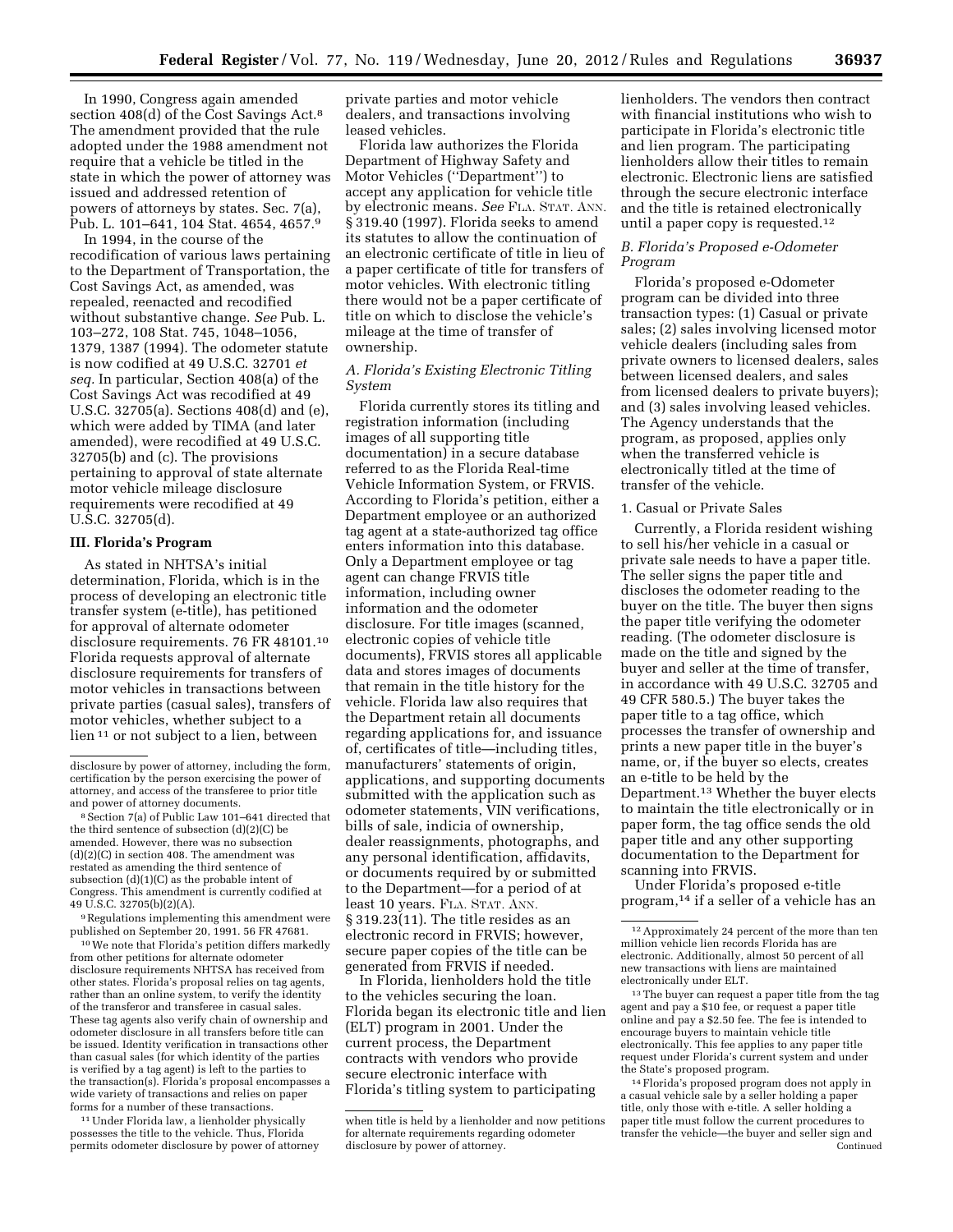electronic title and wants to transfer that title, the seller and buyer would visit an authorized tag office together. After providing adequate identification to the tag agent, the buyer and seller would sign, in the presence of the tag agent, a secure reassignment form transferring ownership and disclosing the odometer reading. A title is then issued in the buyer's name and is stored electronically, or the buyer may choose to have a paper title issued. The secure reassignment form and copies of the identification are scanned into the title record in FRVIS.15 Florida maintains that these would travel with the title.

2. Sales Involving Licensed Motor Vehicle Dealers

a. Retail Sales of Vehicles With an e-Title But Not Subject to a Lien

Under Florida's current scheme, when a licensed motor vehicle dealer is involved, the process for transferring a title to an e-titled vehicle not subject to a lien is as follows. The seller with etitle brings the vehicle to a dealership. The seller and dealer complete a secure power of attorney with odometer disclosure. The dealer obtains a paper title from a tag agency or online from the Department. The dealer transfers the odometer disclosure information from the secure power of attorney to the title and signs the title as buyer and seller. When the dealer sells the vehicle to another buyer, the dealer and buyer complete the reassignment on the paper title with an odometer disclosure. The dealer takes both the secure power of attorney and the paper title to a tag agency. The title is then transferred to the buyer and a receipt is provided. The buyer has the option of obtaining a new paper title or having the Department hold the title electronically. The secure power of attorney and paper title are scanned and stored with title history in FRVIS. We note that this process does not comply with federal law, because it uses secure power of attorney in a manner not authorized by Federal regulations. 49 CFR 580.13.

Under Florida's proposed program, a seller with e-title would bring the vehicle to a dealership. The seller and dealer complete a secure reassignment form with odometer disclosure. When

the dealer sells the vehicle to another buyer, the dealer and buyer complete another secure reassignment form with odometer disclosure. The dealer takes both of the secure reassignment forms to a tag agency. The vehicle title is then transferred to the buyer and a receipt is provided. The buyer has the option to obtain a paper title or have the Department hold the title electronically. The secure reassignment forms are scanned and stored with the vehicle title history in FRVIS.

b. Sales of Vehicles With e-Title Subject to a Lien (e-Lien in Florida)

Currently, when a licensed motor vehicle dealer is involved, the process for transferring an e-titled vehicle subject to an e-lien is as follows: A seller with e-title/e-lien brings the vehicle to a dealership. The seller and dealer complete a secure power of attorney with odometer disclosure. The dealer pays off the lien and the lienholder electronically releases the lien via a secure electronic interface with the Department (ELT). The dealer then obtains the paper title from a tag agency or online from the Department. The dealer transfers the odometer information from the secure power of attorney to the title and signs the title as buyer and seller. When the dealer sells the vehicle to another buyer, the dealer and buyer complete the reassignment on the title with odometer disclosure. The dealer takes both the secure power of attorney and the paper title to the tag agency. The vehicle title is transferred to the buyer and a receipt is provided. The buyer has the option of obtaining a new paper title or having the Department hold the title electronically. The secure power of attorney and old paper title are scanned and stored with title history in FRVIS.

Under Florida's proposed program, a seller with e-title would bring the vehicle to a dealership. The seller and dealer complete a secure reassignment form with an odometer disclosure. The dealer pays off the lien and the lienholder electronically releases the lien via secure electronic interface with the Department (ELT). When the dealer sells the vehicle to another buyer, the dealer and buyer complete another secure reassignment form with an odometer disclosure. The dealer then takes both secure reassignment forms to a tag agency, where the title is transferred to the buyer and a receipt is provided. The buyer has the option of obtaining a paper title or having the Department hold the title electronically. The secure reassignment forms are scanned and stored with the vehicle title history in FRVIS.

#### c. Dealer Reassignments

Florida currently does not allow for an e-title in the dealer reassignment process. A dealer must obtain a paper title in order to resell the vehicle. Once there is a paper title, the dealer uses the current paper process. The dealer uses the back of the title to document reassignments, including odometer disclosure. Once this form is full (Florida allows for three reassignments on the title), the dealer will use a secure title reassignment supplement (HSMV 82994) which includes the required odometer disclosures. When a vehicle is ultimately sold to a customer, the paper title and all secure title reassignment supplements are provided to the tag agency, and forwarded to the Department for scanning and storing in the title record.

Under Florida's proposed system, the dealer would use a secure reassignment supplement instead of having to obtain a paper title. Any subsequent reassignments would also use the secure reassignment supplement. When the vehicle is ultimately sold to a retail customer, all secure reassignment supplements would be provided to the tag agency for verification of the chain of ownership and verification of the odometer disclosure. All documents would be forwarded to the Department for scanning and storing in FRVIS.

3. Sales Involving Leased Vehicles

In the case of leased vehicles, the lessor typically retains ownership of the vehicle, but does not possess it. The lessor, as a transferor, must comply with the federal odometer disclosure requirements when it subsequently transfers title of a leased vehicle. As noted by Florida, Federal laws require written mileage disclosures to be made by lessees to lessors upon the lessor's transfer of the ownership of the leased vehicle.

Florida's current process for transferring leased vehicles is as follows. The lessor holds the vehicle's paper title. When the lease ends (for example, in a trade-in or buyout situation), the lessee brings the vehicle to a dealership. The lessee signs an Odometer Disclosure Statement. The lessor transfers the odometer reading to the title. The lessor signs title over to the dealer (or other party) along with the Odometer Disclosure Statement. When the dealer sells the vehicle to a buyer, the dealer and buyer complete the reassignment on the paper title with the odometer disclosure. The documents are then sent to an authorized tag agency, where the title is transferred to the buyer and a receipt is provided. The

make the required odometer disclosure on the back of the paper title. The buyer then can bring the signed title containing the required odometer disclosure statement to an authorized tag agent and elect at that time to have the title maintained by the State electronically. If the buyer elects e-title and later sells the vehicle in a casual sale, he can do so by following the procedures for transferring etitle.

<sup>15</sup>The Agency understands that the electronic documents are linked to the vehicle title history by title number and VIN.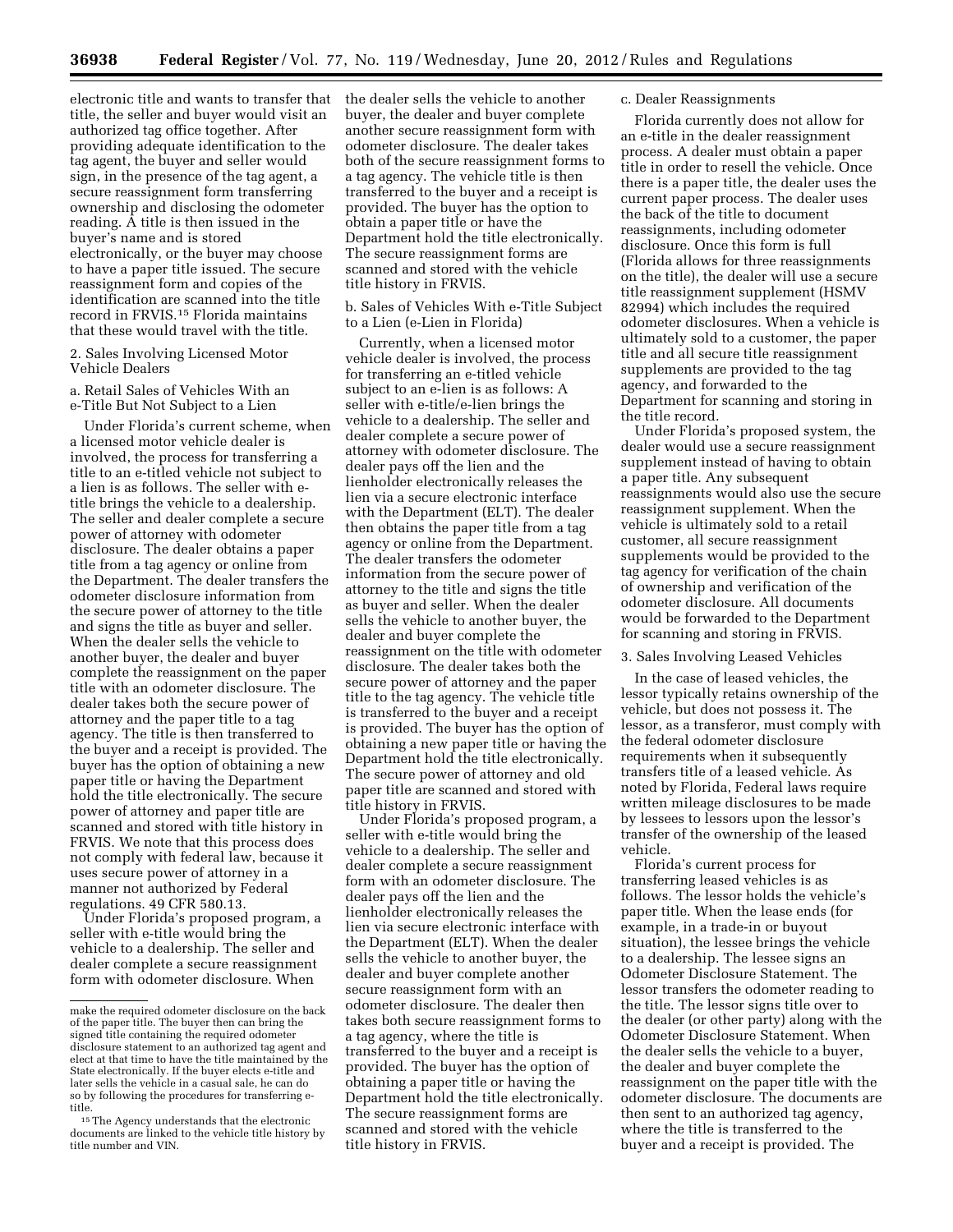buyer has the option of obtaining a new paper title or having the Department hold the title electronically. The old paper title and supporting documentation are scanned and stored with the vehicle title history in FRVIS.

Under Florida's proposal, the lessor holds an e-title. When the lease ends, the lessee would bring the vehicle to a dealership. The lessee signs an odometer disclosure statement. The lessor then signs a secure power of attorney to the dealer which includes the odometer disclosure. The dealer signs a secure reassignment form agreeing with the odometer disclosure. When the dealer sells the vehicle to another buyer, the dealer takes the documents (bill of sale, reassignment document, and power of attorney) to the tag agency, where the title is transferred to the buyer and a receipt is provided. The buyer has the option of obtaining a new paper title or having the Department hold the vehicle title electronically. All documents are sent to Department and scanned into the vehicle title history in FRVIS.

## *C. Florida e-Odometer Implementation Schedule*

Florida proposes implementing its electronic title or ''e-title'' system in three phases. Under the first phase, which Florida states is complete, participating lienholders are allowed, but not required, to have their titles and liens held electronically by the Department. This option allows lienholders to avoid maintaining paper lien portfolios. The Department and the lienholders encourage owners who satisfy their liens to continue to maintain the title electronically.

Under the second phase of the e-title project, dealers would be allowed to buy and sell e-title vehicles and take e-title vehicles in on trade without acquiring a paper title. It is the Agency's understanding that the program will extend to leased vehicles, including end-of-lease vehicles coming back to the dealer and vehicles being traded in prior to the end of the lease. Lessors will give the dealer power of attorney to disclose the vehicle mileage, as indicated by the lessee on an odometer disclosure statement, on a secure reassignment form, which will then be used to transfer title from the lessor to a subsequent purchaser. This process will obviate the need for the dealer to obtain a paper title.

The third phase of the project would extend e-title capability to private or casual sales. Under the proposal, the seller (transferor) and buyer (transferee) will have two options for completing a motor vehicle sale. Currently, the

vehicle's title is either held physically by the vehicle owner or the vehicle is titled electronically. If the vehicle is titled electronically, the owner now must acquire a secure paper copy of the title prior to transferring the vehicle. The transferor makes the required odometer disclosure on the title and both parties sign the title, effectuating transfer of the vehicle. Under Florida's proposed program, if the vehicle has an e-title, the transferor would not be required to obtain a paper title to transfer it. The transferor and transferee will have the option of going to a tag agent or tax collector's office and, after providing adequate identification to the agent, executing a secure reassignment form to transfer title from the transferor to the transferee without the need to first acquire a paper title.16

# *D. Florida's Position on Meeting the Purposes of TIMA*

As noted in in NHTSA's initial determination, Florida submitted that its proposed e-Odometer program met the purposes of TIMA. 76 FR 48110. The petition, as supplemented on October 5, 2010, identified the purposes of TIMA as amended and the State's assessment on how its proposed program would comply with each purpose.

1. Vehicle Transfers in the Absence of a Lease Agreement

#### a. Casual or Private Sales

In its petition, Florida referred to NHTSA's prior final determinations granting petitions for alternate odometer disclosure requirements, cited the purposes of TIMA as amended as articulated by NHTSA,17 and acknowledged that those purposes applied to its own petition. As recognized by Florida, one purpose of the disclosure required by TIMA is to ensure that the form of the odometer disclosure precludes odometer fraud. Florida asserted that the proposed secure reassignment form would have the same security features currently included on paper title and would travel with the title record in FRVIS, and that

both parties would be present together in a tag agency with identification in order to process the title transfer, which would include execution of the odometer disclosure statement on the secure reassignment form.

A second purpose of TIMA, as stated by Florida, is to prevent odometer fraud by processes and mechanisms making the disclosure of an odometer's mileage on the title both a condition of the application for a title and a requirement for title issuance by a State. Florida stated that under its proposal, odometer disclosure would remain a required data input for application of a title and a required output on the title. By having both parties present with required identification, Florida stated the process would be more secure than the current process, which allows the owner to sign the title over to the buyer who then produces the document when obtaining title without the seller present.

A third purpose, cited by Florida, is to prevent alterations of disclosures on title and to preclude counterfeit titles through secure processes. Florida stated in its petition that, with both parties present at a tag agency with identification, this process would prevent alterations and preclude counterfeit titles. If changes are necessary, a new secure document is signed by both parties present in front of an authorized tag agent.

A fourth purpose, acknowledged by Florida, is to create a record of the mileage on vehicles and a paper trail. Florida stated that under its proposal, the secure document, whether a secure reassignment form or secure paper title, signed by both the buyer and seller would be scanned and stored as evidence of the agreement by both the buyer and seller of the odometer reading. This would create a permanent record easily checked by subsequent owners or law enforcement officials.

Florida noted that a fifth purpose is to protect consumers by ensuring that they receive valid representations of the vehicle's actual mileage at the time of transfer based on odometer disclosures. Under its proposal, Florida stated this purpose would be served, because consumers (buyers) would be present with sellers at the time the title is transferred (currently this is not usually the case).

b. Sales Involving Licensed Dealers (With and Without a Lien)

In its petition (as supplemented), Florida cited the statutory purposes of TIMA as amended, stated in NHTSA's prior final determinations granting petitions for alternate odometer disclosure requirements, and applied

<sup>16</sup>The secure reassignment form contains an odometer disclosure statement that is required to transfer the vehicle title. Sellers would accurately disclose vehicle mileage in the presence of both the buyer as well as a tag agent. The tag agent will verify that the buyer agrees to the mileage being disclosed and will require proper identification from both the buyer and the seller. (Currently, a vehicle owner with an e-title who wants to transfer or sell the vehicle must acquire a paper title from the State to process the transaction.)

<sup>17</sup>Any statements which refer to ''the purposes of TIMA'' or ''a ''purpose of TIMA'' should be interpreted to refer to ''the purpose of the disclosure required by subsection (d) or  $(e)$ , as the case may be,'' as stated in Section 408 of the Cost Savings Act, as amended by TIMA.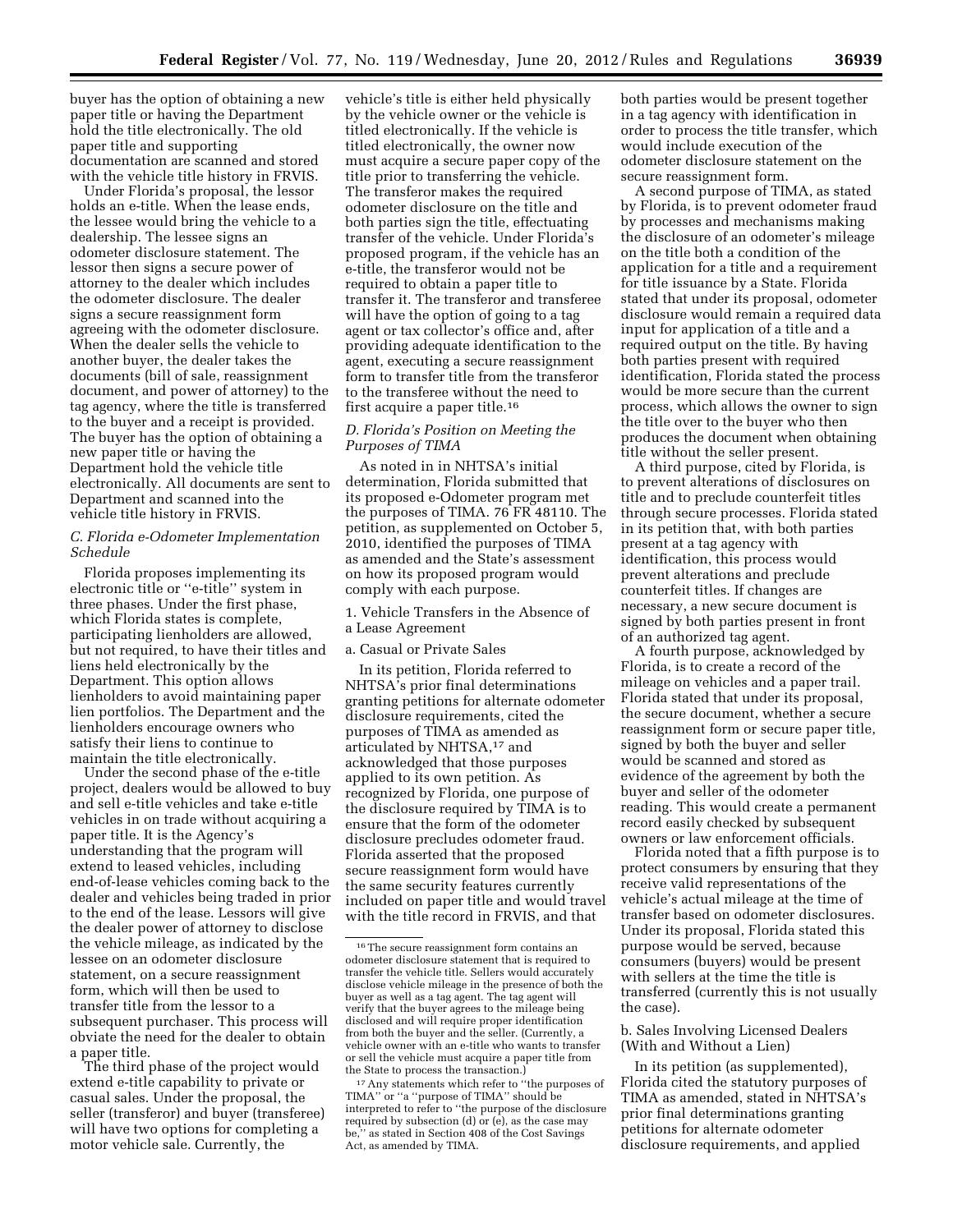those purposes to its own petition. As recognized by Florida, one purpose of TIMA as amended is to ensure that the form of the odometer disclosure precludes odometer fraud. Florida stated its proposal would meet this purpose because the secure reassignment form would have the same security features currently included on paper title. The dealer would use secure reassignment forms, which would travel with the title, which the dealer would sign with the previous owner and with the new buyer.

A second purpose, as stated by Florida, is to prevent odometer fraud by processes and mechanisms making the disclosure of an odometer's mileage on the title a condition of the application for a title and a requirement for the title issued by the State. Florida stated that the e-title process requires disclosure of an odometer's mileage on a secure document. The secure reassignment forms would have the same security features currently included on a paper title and would travel with the title record.

A third purpose listed by Florida is to prevent alterations of disclosures on a title and to preclude counterfeit titles through secure processes. Florida stated that a title would not be issued to a buyer if the chain of ownership could not be established. The submission of all secure reassignment forms would establish the chain of ownership. Odometer disclosures would be part of those forms.

A fourth purpose acknowledged by Florida is to create a record of the mileage on vehicles and a paper trail. Florida noted that the secure reassignment document signed by the previous owner, the dealer, and the buyer would be scanned and stored as evidence of the agreement by both the buyer and seller of the odometer reading.

Florida noted that a fifth purpose is to protect consumers by ensuring that they receive valid representations of the vehicle's actual mileage at the time of transfer based on odometer disclosures. According to Florida, the secure reassignment forms would allow for valid representation of the odometer mileage during both transactions (the original owner to dealer transaction and the subsequent dealer to buyer transaction).

## 2. Transfers Involving Leased Vehicles

Florida recognized, with regard to leased vehicles that one purpose of TIMA as amended is to ensure that lessors have the vehicle's actual odometer mileage at the time of transfer. Florida stated that the only change

proposed by its e-title proposal from the current process is that, instead of signing an actual paper title, the lessor would sign a power of attorney and disclose the odometer reading as provided to it by the lessee. This power of attorney would then transfer this odometer information to the dealer to sell the vehicle.

A second purpose as stated by Florida is to ensure that lessees provide lessors with an odometer disclosure statement. Florida stated that its proposed e-title process would not affect this requirement.

A third purpose listed by Florida is to ensure that lessees are formally notified of their odometer disclosure obligations and the penalties for failing to comply by not providing complete and truthful information. Florida stated that its proposed e-title process would not affect this requirement.

A fourth purpose acknowledged by Florida is to set rules for accurate disclosure by lessors, directing them to indicate on the title the mileage provided by the lessee, unless the lessor has reason to believe that the disclosure by the lessee does not reflect the actual mileage of the vehicle. Florida stated that its proposal would satisfy this purpose by allowing the lessor to indicate the mileage on a secure reassignment form that would travel with the title.

Florida noted that a fifth purpose is to create records and a paper trail, including the written, dated and signed odometer disclosure statement by the lessee. Florida stated that its proposal would not change this requirement. The title would remain in electronic form; however, the secure reassignment form with the lessor's odometer disclosure, the power of attorney form and bill of sale would all be scanned into the title history. The Department's database would store these documents with the title.

## **IV. NHTSA's Initial Determination**

In its initial determination, NHTSA restated the statutory purposes of the disclosure required by TIMA as amended. 76 FR 48103–48107. NHTSA then discussed Florida's petition (*Id.* at 48107–48111) and analyzed whether it was consistent with the statutory purposes (*Id.* at 48111–48115). NHTSA preliminarily granted Florida's petition for proposed alternate disclosure requirements as to vehicle transfers involving casual or private sales, and preliminarily denied the petition as to sales involving licensed dealers and leased vehicles. *Id.* at 48115.

NHTSA explained that Florida's proposal as to sales involving licensed

dealers was problematic because of Florida's proposed use of reassignment forms instead of a title as the document on which odometer mileage would be disclosed. *Id.* at 48112–48113. Disclosing mileage on a reassignment form rather than title is inconsistent with the statutory purposes of (a) Ensuring that the form of disclosure precludes odometer fraud; (b) preventing odometer fraud by processes and mechanisms making odometer mileage disclosures on the title a condition for the application for a title, and a requirement for the title issued by a State; (c) creating a record of vehicle mileage and a paper trail; and (d) protecting consumers by ensuring that they receive valid odometer disclosures representing a vehicle's actual mileage at the time of transfer. *Id.* at 48112– 48113; 48115. Florida's proposal to have odometer mileage disclosed on a reassignment form rather than title disposes of a critical aspect of TIMA (namely, mileage disclosures on title) intended to provide a mechanism to trace and prosecute odometer tampering, and to prevent odometer fraud. *Id.* at 48112–48113.

NHTSA also explained that Florida's proposal involving use of powers of attorney in sales of leased vehicles (among other things) was problematic in light of the purposes of TIMA as amended in 1988. *Id.* at 48113–48115. One purpose of the amendments to TIMA on powers of attorney was to provide a limited exception to a rule prohibiting a person from signing an odometer disclosure statement as both the transferor and transferee in the same transaction. The rule was intended to preclude situations, rife with potential fraud, where the same person signed as the reporter and verifier of the odometer reading. A consequence was that powers of attorney could be used to make mileage disclosures. *Id.* at 48114. This presented problems when vehicles that were subject to a lien were traded-in, because the seller did not have the title (the lienholder had the title or controlled it) upon which to make the odometer disclosure. TIMA was amended to permit power of attorney to be used in a limited situation—where a vehicle's title was unavailable because it was ''physically held by a lienholder.'' Sec. 401, Pub. L. 100–561, 102 Stat. 2817. When it enacted regulations governing powers of attorney, NHTSA considered whether power of attorney could be used to disclose mileage in situations where title was unavailable because it was lost, as indicated in the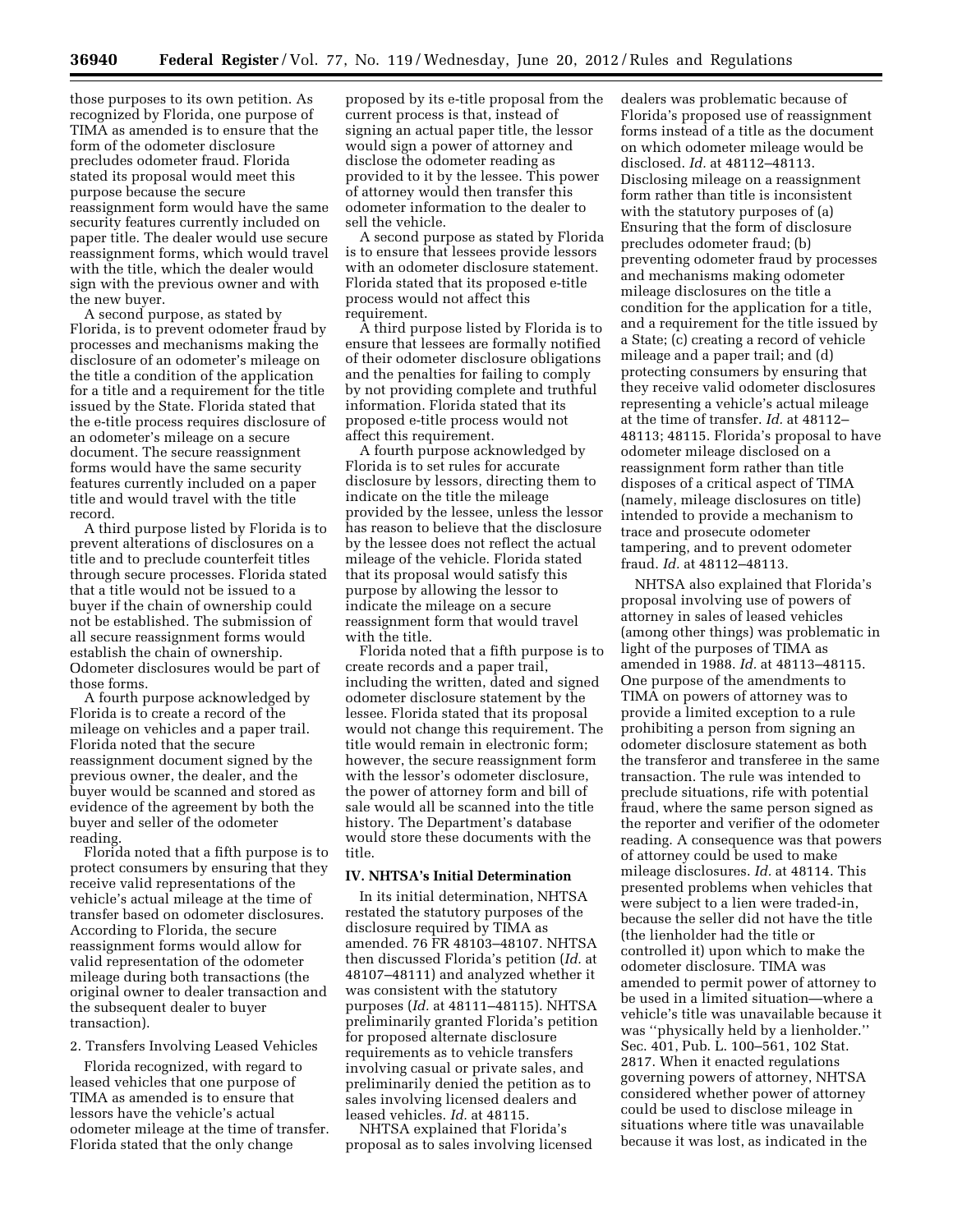legislative history,<sup>18</sup> and decided affirmatively.

Although a lessor would have the title, Florida proposes allowing power of attorney to be used as part of a disclosure process involving a number of steps and transfers, requiring the use of at least three separate documents, instead of the title, to disclose odometer mileage.19 76 FR 48109. Florida's proposal makes use of multiple forms, which can be lost or fraudulently replaced before being scanned into FRVIS. *Id.* As stated in the initial determination, Florida's proposal was not consistent with the purposes of the disclosure required by TIMA, as amended. *Id.* at 48113–48115. NHTSA stated that Florida's proposal was inconsistent with the purpose of preventing alterations on odometer disclosures by powers of attorney and precluding counterfeit powers of attorney through secure processes and protecting consumers by ensuring that they receive valid representations of a vehicle's actual mileage at a time of transfer. 76 FR 48114–48115. NHTSA explained that Florida's proposed alternate disclosure requirements for sales of leased vehicles were also inconsistent with the statutory purposes relevant to leased vehicles to (a) ensure that lessees are formally notified of their odometer disclosure obligations and the penalties for failing to comply by not providing complete and truthful information on the disclosure to the lessor; (b) set ground rules for the lessors, providing for lessors to indicate the mileage provided by the lessee on the title, unless the lessor has reason to believe that the disclosure by the lessee does not reflect the actual mileage of the vehicle; and (c) create records and a paper trail. *Id.* at 48112–48115.

# **V. Summary of Public Comments**

NHTSA received two comments. The first was from the Florida Division of Motorist Services (Florida).20 In general, Florida comments that federal laws

 $19A$  lessee would disclose mileage on an unspecified ''Odometer Disclosure Statement'' (presumably given to the lessor), then the lessor would sign a secure power of attorney to a dealer including odometer disclosure, and then the dealer would sign a secure reassignment document agreeing with the odometer disclosure. 76 FR<br>48113-48114.

should be reviewed and amended to allow for further variances in processes and mechanisms through which vehicles are titled. The second comment was from the National Auto Auction Association (NAAA).<sup>21</sup> NAAA generally remarks that Florida's proposed alternate disclosure requirements are no less secure than Florida's current odometer disclosure requirements.

#### *A. Florida's Comment*

Florida seeks to employ new electronic technology. Florida recognizes that its proposal varied significantly from previous petitions. Unlike the other States that have petitioned NHTSA, Florida requested variances from Federal requirements with regard to dealer and lease transactions. Florida states that the ''intent of Federal odometer laws is to ensure the buyer of a motor vehicle knows the true mileage of the vehicle'' and that ''[w]hile the intent of the federal laws remains necessary, the processes and mechanisms by which motor vehicles are sold continue to change with new technology.'' It adds that federal laws regarding odometer disclosure have not been amended in years and that when these laws were enacted, many States did not have electronic alternatives to titling. Florida recommends that ''federal laws be reviewed and amended to allow for further variances to enable states to use new systems and technology to enhance titling processes in their state.'' Finally, Florida contends in a sweeping manner that ''its alternative requirements are consistent with the purpose of the disclosure and should be granted in their entirety.''

Florida agrees with NHTSA's initial determination to approve Florida's proposal for casual or private sales.

With regard to its petition on sales involving licensed dealers without a lien, Florida requests use of secure reassignment forms in lieu of paper titles. Florida then requests a ''variance in a case where there is no lien on the vehicle and title is held electronically.'' Florida comments on NHTSA's initial determination, which states, ''if, however, the transfer from the titled seller to a dealer was on a title, NHTSA's initial decision would be that Florida's proposal insofar as it concerns subsequent transfers of the vehicle among licensed Florida dealers meets the purposes of TIMA.'' 76 FR 48112 n.

48. Florida responds, ''our petition is to allow Florida to enhance its electronic titling initiative by not requiring an owner to convert an electronic title to paper to transfer the vehicle. By requiring a paper title in all instances, we would not need to seek a petition for variance from the odometer requirements.'' Florida suggests that ''electronic title be looked at similarly to one that is held by a lienholder, which federal law currently allows the use of secure power of attorney to disclose the odometer reading.'' Florida requests that NHTSA reconsider its position and allow Florida to use a secure reassignment form for the initial transfer from the seller to the dealer when there is an electronic title, and contends that the intent of the disclosure requirements would be met.

Florida observes that previous petitions by other States for approval of odometer disclosure requirements did not involve a review of disclosure requirements for leased vehicles. Florida also recognizes that federal laws allow the use of powers of attorney to disclose odometer readings only where the owner does not have the title: when the title is held by a lienholder, or when title is lost. Florida contends that a lessor acts in a similar manner to a lienholder in an e-title scenario in Florida, because in both instances, the person with the title is not the person who physically has possession of the vehicle. Florida's proposal seeks to avoid the current procedure in Florida of requiring a lessor to go to a tag agent and have the e-title printed before delivering a vehicle to the dealer. Florida proposes that a lessor disclose the odometer reading on a secure power of attorney, avoiding the step of printing an e-title to paper. Florida requests that NHTSA reconsider its position, and allow Florida to use a power of attorney in leased vehicle transactions.

# *B. The National Auto Auction Association's Comment*

NAAA represents hundreds of auto auctions. NAAA supports electronic titling, which is a state function. NAAA fully supports Florida's petition, stating that ''electronic titling is the wave of the future, and odometer disclosure laws must change to keep pace with electronic titling laws.'' NAAA asserts that ''the burden [is] on NHTSA to find that the proposed alternate disclosure requirements do not comply with the law.'' NAAA recognizes that NHTSA raises legitimate concerns regarding the use of secure reassignment forms and powers of attorney that do not accompany the paper title document itself. However, NAAA believes that

<sup>18</sup> 49 CFR 580.13; 134 Cong. Rec. 30088 (1988). House Representative John Dingell of Michigan<br>stated, "\* \* \* I want to observe that some have \* \* I want to observe that some have suggested that the amendment also cover lost titles \* the present law allows the National Highway Traffic Safety Administration to, by rule, deal with<br>this problem before next February."

<sup>&</sup>lt;sup>20</sup> Letter from Sandra C. Lambert, Director, Florida Division of Motorist Services, to O. Kevin Vincent, Chief Counsel, National Highway Traffic Safety Administration (''Florida's Comment'') (Sept. 7, 2011).

<sup>21</sup>Letter from Bertha M. Phelps, Legislative and Government Relations Committee, National Auto Auction Association, to O. Kevin Vincent, Chief Counsel, National Highway Traffic Safety Administration (''NAAA's Comment'') (Sept. 7, 2011).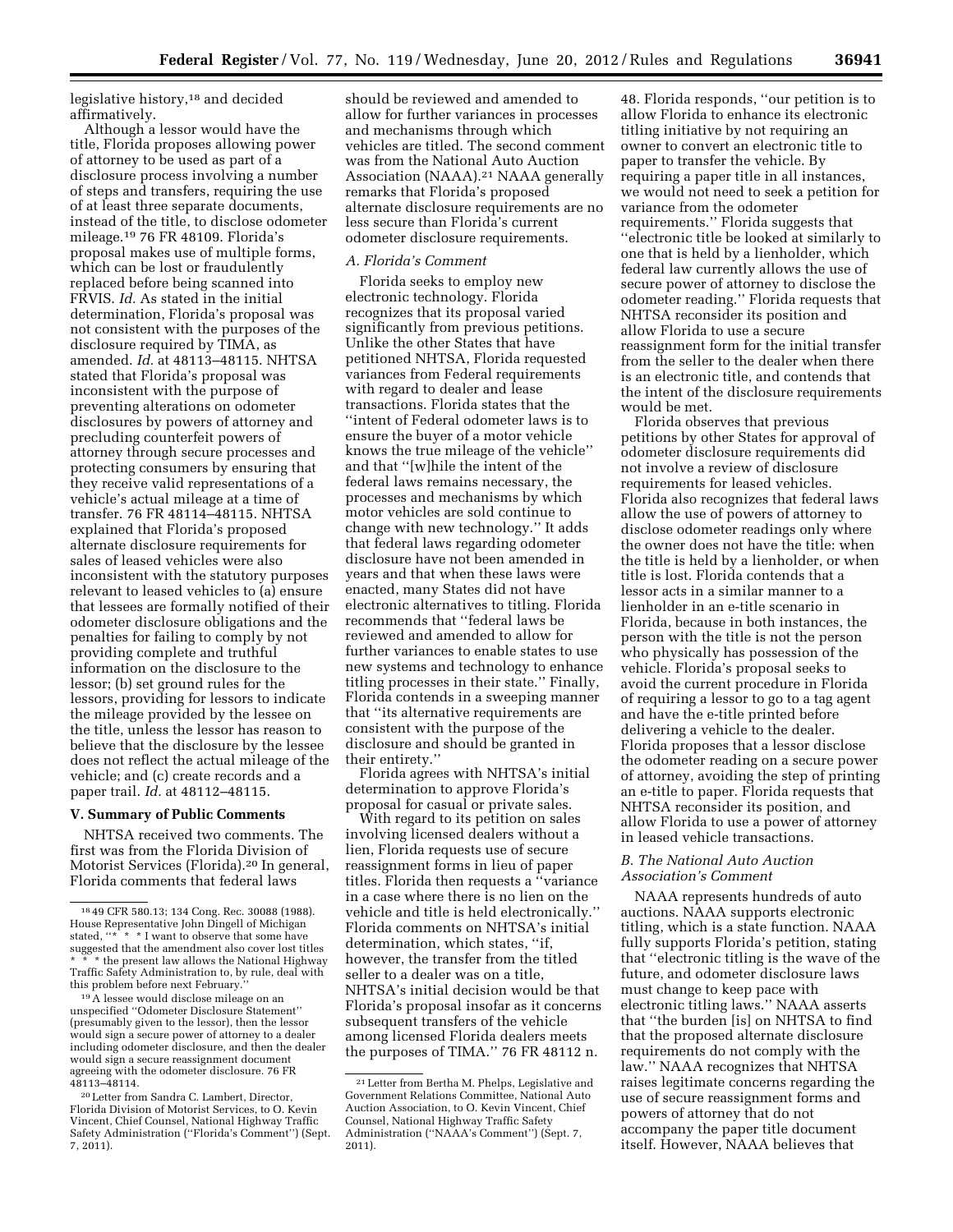Florida has a very strong argument in that it would make no sense to require the printing of a paper title because the paper title would be less secure than the electronically stored title.

For dealer sales, NAAA recognizes the concern that Florida would provide for the issuance of a new title based only on reassignment forms. NAAA points out that Florida's proposal is no less secure than Florida's current procedures. In its comment, NAAA did not dispute that in some respects Florida's current practice does not comport with Federal odometer statutes, and associated regulations. *See* 76 FR 48115. NAAA states that reassignment forms have always been considered an extension of and part of the title itself, and having the paper title accompany the reassignment form would make it no less likely for fraud to occur. Further, NAAA asserts that criminals can discard and create another secure reassignment form just as easily as they can with paper title, and that criminals can alter titles to match reassignment forms.

Second, as to lease sales, NAAA states that NHTSA points out, correctly, that under current law, powers of attorney can be used only when the transferor's title is physically held by a lienholder or the title is lost. NAAA argues that NHTSA's position of strict construction of the law appears not to comply with the Congressional mandate that NHTSA approve alternate disclosure requirements unless NHTSA determines they are not consistent with TIMA's disclosure requirements. NAAA states that if the power of attorney can be used when a title is in the physical possession of a lienholder or lost, powers of attorney should be allowed when titles are securely in the possession of a state titling agency as a result of being held intact in a secure electronic environment, inaccessible to criminals who might want to alter it.

In conclusion, NAAA states that it ''in no way thinks NHTSA has acted arbitrarily.'' NAAA further states that as the motor vehicle industry moves to electronic titling as a norm, states have the opportunity to create odometer disclosure systems more effective and secure than those currently in place. NAAA believes that NHTSA should approve such systems. NAAA states that it in all honesty, could argue either NHTSA's position or Florida's position in a debate and that it hopes that NHTSA obtains specific Congressional authority for rulemaking to accommodate electronic titling procedures.

#### **VI. Statutory Purposes**

The Cost Savings Act, as amended by TIMA in 1986, contains a specific provision on approval of State alternative odometer disclosure programs. Subsection 408(f)(2) of the Cost Savings Act (now recodified at 49 U.S.C. 32705(d)) provides that NHTSA shall approve alternate motor vehicle mileage disclosure requirements submitted by a State unless NHTSA determines that such requirements are not consistent with the purpose of the disclosure required by subsection (d) or (e) as the case may be. (Subsections 408(d), (e) of the Costs Savings Act, which were amended by TIMA and subsequently amended, were recodified to 49 U.S.C. 32705(b) and (c)). In light of this provision, an important question is what are the purpose(s) of the disclosure required by section 408(d), and (e) of the Cost Savings Act as amended. We now discuss the purposes of TIMA as amended, as germane to Florida's petition.

In its petition, as supplemented on October 5, 2010, Florida restated and applied the purposes of TIMA as previously articulated by NHTSA. NHTSA's initial determination set forth the purpose(s) of the disclosure required by section 408(d) of the Cost Savings Act as amended. 76 FR 48104–48107. NHTSA also provided a full opportunity for comment. NHTSA received two comments: one from Florida, and one from NAAA.

## *A. Consideration of Florida's and NAAA's Comments*

Neither Florida's nor NAAA's comments dispute the relevant Cost Savings Act purposes set forth in the initial determination. However, Florida asserts in its comment that the processes and mechanisms by which motor vehicles are sold continue to change with new technology and that federal laws should be reviewed and amended to allow for further variances to enable states to use new systems and technology to enhance titling processes in their state. NAAA comments that the burden is on NHTSA to find that the proposed alternate disclosure requirements do not comply with the law. NAAA also urges NHTSA to consider that Florida's proposal is more secure than its current system. These aspects of Florida's and NAAA's comments are addressed below.

1. Florida's Position on the Statutory Purposes

In its supplement to its petition, Florida referred to and applied the purposes of TIMA as previously

articulated by NHTSA. Florida has not renounced this acceptance of NHTSA's articulation of TIMA's purposes. In its comment on the agency's initial determination, Florida does not challenge NHTSA's analysis of statutory purposes of TIMA as amended, but it requests a variance to accommodate changes in technology. Florida's comments state generally that federal laws should be reviewed and amended to allow for variances in processes and mechanisms through which vehicles are titled. This is not within NHTSA's authority. NHTSA cannot grant a variance because the statute does not provide for variances.

## 2. NAAA's Position on the Statutory Purposes

NAAA's comments also do not directly challenge NHTSA's analysis of statutory purposes in the initial determination. Rather, NAAA appears to suggest that NHTSA should compare Florida's proposed odometer disclosure system to its current system rather than determining if the proposal is consistent with the applicable statutory purposes.

First, NAAA asserts that Florida's proposal as to sales by licensed motor vehicle dealers and transfers involving leased vehicles should be adopted because it is more secure than Florida's current titling system. However, this general standard is not articulated in TIMA or any of the subsequent amendments. NHTSA's authority to approve alternate vehicle mileage disclosure requirements is based on consistency with the purpose of the disclosure required by subsection[s] [of section 408] as the case may be. Whether or not Florida's current program is less secure than its proposed program, to approve Florida's program for alternate vehicle mileage disclosure requirements, NHTSA must evaluate the program in the framework of the purposes of TIMA as amended (recodified to 49 U.S.C. 32705(b), (c)). NAAA then comments that ''the burden [is] on NHTSA to find that proposed alternate disclosure requirements do not comply with the law.'' NHTSA's burden is to examine the Florida proposal in light of the purposes of TIMA as amended.

## *B. Adoption of the Statutory Purposes Set Forth in the Initial Determination*

After careful consideration of the comments, as part of the agency's final determination, we adopt the purposes stated in our initial determination of Florida's petition. 76 FR 48103–48107.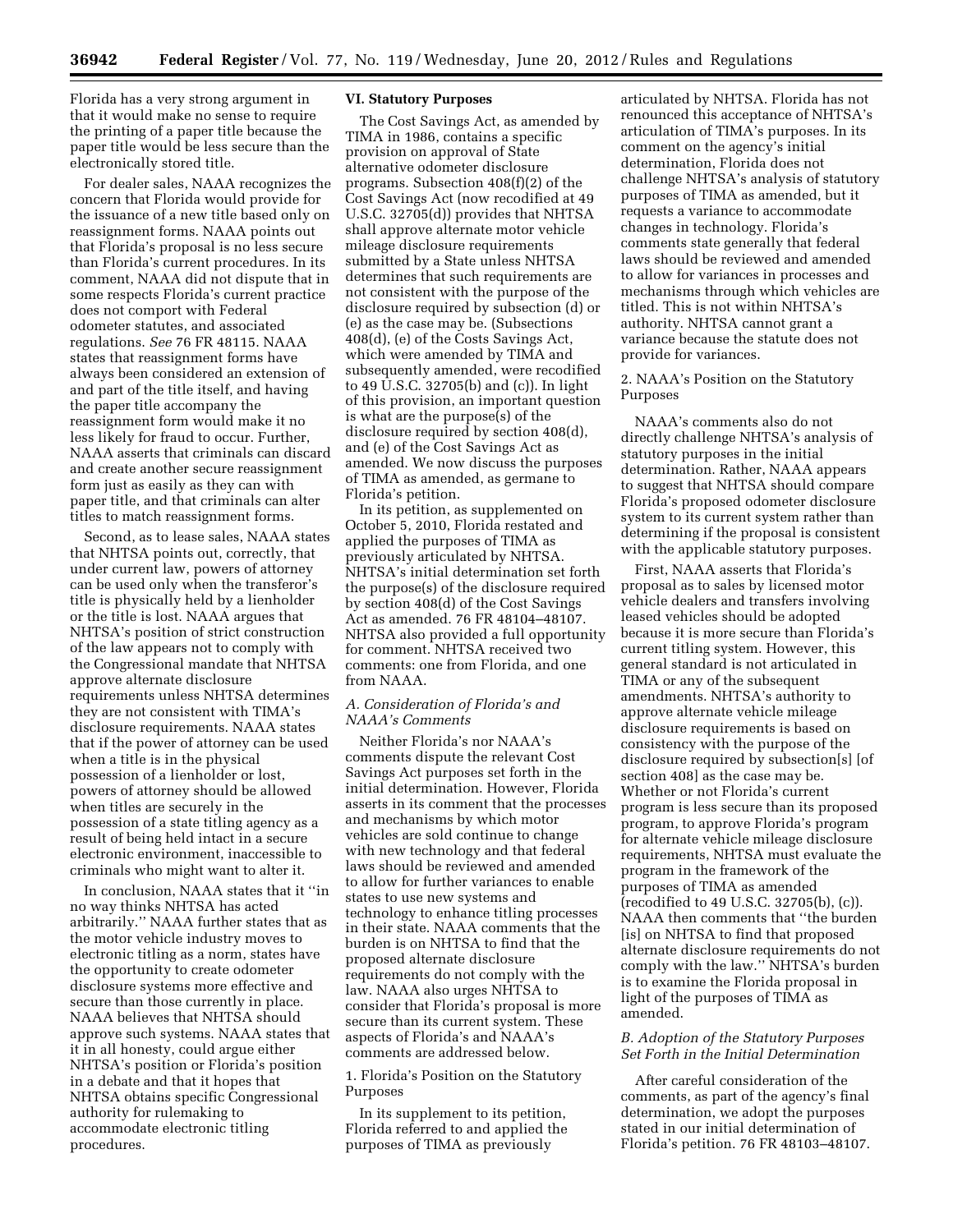1. TIMA's Purposes Regarding Vehicle Transfers in the Absence of a Lease Agreement

As to vehicle transfers in the absence of a lease agreement, the statutory purposes of the disclosure required by TIMA and its amendments are in short 22 as follows: (1) To ensure that the form of the odometer disclosure precludes odometer fraud; (2) to prevent odometer fraud by processes and mechanisms making odometer mileage disclosures on the title a condition of any application for a title, and a requirement for any title issued by a State; (3) to prevent alterations of disclosures on titles and to preclude counterfeit titles through secure processes; (4) to create a record of vehicle mileage and a paper trail; and (5) to protect consumers by ensuring that they receive valid representations of the vehicle's actual mileage at the time of transfer based on odometer disclosures. 76 FR 48104.

2. TIMA's Purposes Relevant to Leased Vehicles

As to leased vehicle transfers, the statutory purposes are: (1) To ensure that lessors have the vehicle's actual odometer mileage at the time of transfer; (2) to ensure that lessees provide lessors with an odometer disclosure statement; (3) to ensure that lessees are formally notified of their odometer disclosure obligations and the penalties for failing to comply by not providing complete and truthful information; (4) to set the ground rules for the lessors, providing for lessors to indicate the mileage provided by the lessee on the title, unless the lessor has reason to believe that the disclosure by the lessee does not reflect the actual mileage of the vehicle; (5) to create records and a paper trail; and (6) to ensure that there are valid representations of the vehicle's actual mileage at the time of transfer. 76 FR 48104.

# 3. The Purposes of TIMA as Amended Relevant to Power of Attorney

The statutory purposes of the disclosure required by TIMA and its amendments regarding power of attorney are: (1) To provide limited exception(s) to a rule prohibiting a person from signing an odometer disclosure statement as both the transferor and transferee in the same transaction, which had the effect of prohibiting the use of powers of attorney for purposes of recording mileage on titles of motor vehicles; (2) to ensure that the form of the power of attorney document issued by a State

precludes odometer fraud; (3) to set ground rules for transferors and transferees, providing that both parties provide all of the information and signatures required in parts A, and as applicable B, and C of the secure power of attorney form; (4) to prevent odometer fraud by establishing processes, mechanisms and conditions calculated to result in the disclosure of the actual mileage on the title; (5) to prevent alterations on odometer disclosures by powers of attorney and to preclude counterfeit powers of attorney through secure processes; (6) to create a record of the mileage on vehicles and a paper trail; and (7) to protect consumers by ensuring that they receive valid representations of a vehicle's actual mileage at a time of transfer. *See* 76 FR 48104–48107.

## **VII. NHTSA's Final Determination**

Section 408(f)(2) of the Cost Savings Act sets forth the legal standard for approval of state alternate vehicle mileage disclosure requirements: NHTSA ''shall'' approve alternate motor vehicle mileage disclosure requirements submitted by a State unless NHTSA determines that such requirements are not consistent with the purpose of the disclosure required by subsection (d) or (e) of section 408, as the case may be. In this section, NHTSA will consider Florida's program in light of the purposes of the disclosure required by subsection (d) of section 408, and address Florida's and NAAA's comments.

## *A. Casual or Private Sales*

NHTSA preliminarily granted Florida's petition regarding proposed alternate disclosure requirements for vehicle transfers involving casual or private sales. 76 FR 48111–48112. Both Florida and NAAA supported this initial determination. NHTSA grants Florida's proposed alternate disclosure requirements for vehicle transfers involving casual or private sales.<sup>23</sup>

Florida's proposed alternate disclosure requirements as to casual or private sales meet the purposes of the disclosure required by TIMA and its amendments. Under Florida's program there would be an e-title.24

First, Florida's program for casual or private sales ensures that the form of the odometer disclosure precludes odometer fraud. A required part of the date to be entered in the transfer of title would be the vehicle's odometer reading. Florida's program requires the buyer and seller to visit a tag office together, provide identification to a tag agent, and sign a single document referred to as a secure reassignment form 25 before the tag agent transferring ownership and disclosing the odometer reading. This document is stored on Florida's electronic database and linked to the vehicle's title through title number and VIN.

Second, the processes and mechanisms noted above make the disclosure of odometer mileage on one document, an information entry form, before a tag agent a condition of the application for a title and a requirement for title issuance.

Third, this portion of the Florida proposal employed secure processes that prevent alterations of disclosures on titles and preclude counterfeit titles. Specifically, odometer mileage is disclosed initially on secure paper (either on the paper title itself or on a secure form which complies with 49 CFR 580.4) in the presence of a tag agent.

Fourth, Florida's proposal would create a record of the mileage on vehicles and a paper trail. Namely, Florida requires both the buyer and seller to sign a secure document in the presence of a tag agent disclosing odometer mileage. Then, Florida has all documents scanned and stored in FRVIS. This creates a paper trail that can be easily checked by subsequent purchasers or law enforcement officials.

Finally, Florida's program is consistent with the overall purpose of the disclosure required by TIMA and its amendments—to protect consumers by ensuring that they receive valid odometer disclosures representing a vehicle's actual mileage at the time of transfer.

# *B. Sales Involving Licensed Motor Vehicle Dealers*

NHTSA preliminarily denied Florida's petition regarding proposed alternate disclosure requirements for sales involving licensed dealers. *See* 76

<sup>22</sup>*See* 76 FR 48104.

 $\ensuremath{^{23}\text{NH}}\text{TA}'\text{s}$  rationale is summarized below. For a full statement, *see* 76 FR 48111–48112.

<sup>24</sup>Florida notes that paper titles will still be necessary for title transactions involving at least one out of state party. For instance, if a vehicle enters Florida with an out of state title, Florida cannot recognize another state's e-title. The buyer will need to obtain a signed paper title from the seller. Conversely, if an owner sells a Florida titled vehicle to someone who will title it in another state, the owner will need to obtain the paper title to allow the buyer to obtain a title in the other state.

<sup>25</sup>We note that Florida's use of the term ''secure reassignment form'' in this situation appears to be a misnomer. The transfer of title in casual or private sales is not a reassignment as there is no prior assignment. The document is more accurately described as a secure State title transfer form for use when a vehicle has e-title and the title cannot be physically signed. We noted this in the initial determination and Florida did not dispute our characterization.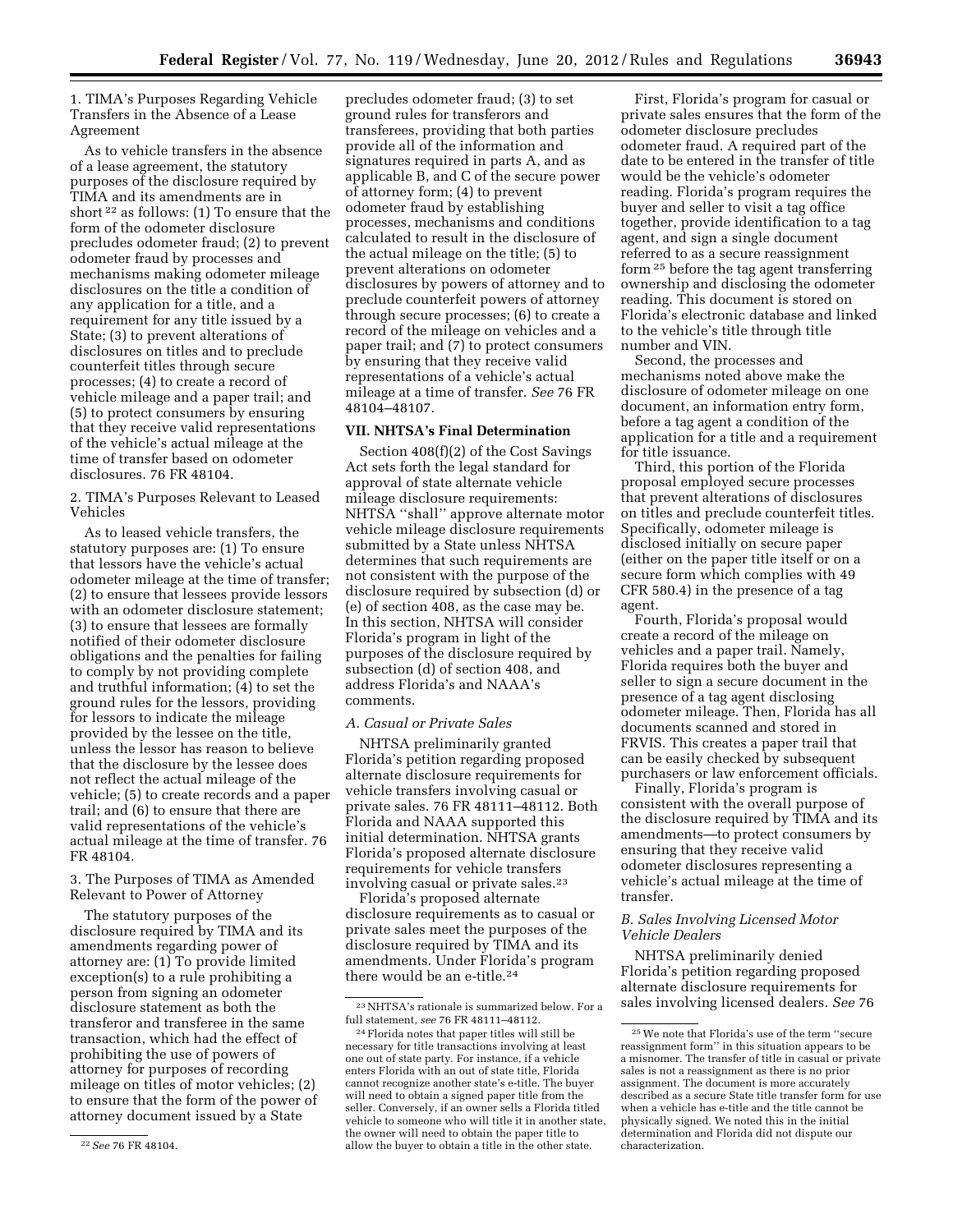FR 48112–48113. Both Florida and NAAA asserted in their comments that Florida's proposal as to dealer sales is consistent with the purposes of the disclosure required by TIMA and its amendments. However, other than seeking a variance and asserting that Florida's proposal is just as secure, if not more secure than its current system (*see* Section VI), neither Florida nor NAAA provided any explanation as to how Florida's program is consistent with the purposes of the disclosure required by TIMA, beyond what had previously been provided by Florida in its petition, as supplemented.

One purpose of TIMA is to ensure that the form of the odometer disclosure precludes odometer fraud. To prevent odometer fraud facilitated by disclosure statements that were separate from titles, TIMA required mileage disclosures to be on a secure vehicle title, containing space for the seller's attested mileage disclosure and a new disclosure by the buyer when the vehicle was sold again, instead of a separate document. The form of disclosure in Florida's proposal for retail vehicle sales to dealers of vehicles without or with a lien does not satisfy this purpose. In instances when a private seller sells a vehicle to a dealer, Florida proposes that the seller and dealer complete what Florida calls a secure reassignment form to make the odometer disclosure. Florida states that the reassignment forms will travel with the title. But from a TIMA perspective, when there is a transfer involving a transferor in whose name the vehicle is titled, the transferor must disclose the mileage on a title, and not on a separate reassignment document such as one that is supposed to travel with the title.26 Florida's proposed program is not consistent with a purpose of the disclosure required by TIMA pertaining to the form of the disclosure.

A second purpose of TIMA is to prevent odometer fraud by processes and mechanisms making odometer mileage disclosure on the title a condition for the application for a title

and a requirement for the title issued by the State. As explained above, a major shortcoming of the odometer provisions of the Cost Savings Act prior to TIMA was the absence of a requirement that the odometer disclosure statement be on the vehicle's title that, following the sale of the vehicle, was presented to the State for retitling. Florida's proposed alternate disclosure requirements for vehicles transferred from a private owner to a licensed dealer do not satisfy this purpose. If the initial sale transaction to the dealer were corrected, Florida's proposed alternate disclosure requirements for subsequent vehicle transfers between licensed dealers would satisfy this purpose. Florida's proposal for sales to dealers provides for disclosure and acceptance of odometer information on a secure reassignment form; not on a title. Following the ultimate resale of a vehicle to a consumer by a dealer (possibly not the same dealer that took the vehicle as a trade-in), that dealer would take secure reassignment forms to the tag agency for titling. Florida does not propose making the disclosure of odometer mileage on the title in the initial transaction involving a transferor in whose name the vehicle is titled a condition for the application for a title and a requirement for the title issued by the State. Florida would provide for issuance of a new title based on secure reassignment forms. Such a form can be easily discarded and another secure reassignment form bearing an inaccurate odometer disclosure could be created by an unscrupulous dealer somewhere in the chain of transfers. In order for the proposed program to be consistent with a purpose of TIMA, in the first transfer of title of a vehicle from a private seller to a dealer Florida may not provide for a mileage disclosure on a secure reassignment form.

A third purpose of TIMA is to prevent alterations of disclosures on titles and to preclude counterfeit titles through secure processes. In view of the shortcomings of Florida's proposed program regarding the use of secure reassignment forms instead of titles in sales between private parties and dealers discussed above, NHTSA stated in its initial determination that it was inappropriate to reach a conclusion regarding the security aspects of those forms in that context. 76 FR 48112. Florida did not provide any additional information on secure processes in its comment. Therefore, NHTSA declines to reach a conclusion on this issue.

A fourth purpose of TIMA is to create a record of the mileage on vehicles and a paper trail. The underlying purposes of this record and paper trail are to

inform consumers and provide a mechanism to trace and prosecute odometer tampering. Florida's proposed alternative scheme would not, in one critical respect, create a scheme of records equivalent to the current ''paper trail'' used for identifying and prosecuting odometer fraud. Florida proposes widespread use of secure reassignment forms in transfers from private parties to dealers. In particular, Florida proposes that, instead of a title, a reassignment form would be used to create the record of the mileage on the odometer in the case of a transferor in whose name the vehicle is titled. In these circumstances, use of reassignment documents would not create the records and paper trail consistent with the purposes of TIMA.

The remainder of Florida's proposal on sales involving licensed motor vehicle dealers would otherwise meet the record creation purposes of TIMA. Regardless of whether the buyer requests a paper title or surrenders the title to the Department to maintain electronically, the Department would retain an electronic copy of the prior titles (including the prior odometer disclosure statements) and any supporting documentation, including secure reassignment forms and powers of attorney. The Department would scan these documents and store them in FRVIS with the vehicle's electronic title history. For title images, FRVIS would store all applicable data and images of documents that would remain in the title history for the vehicle. Furthermore, Florida requires that all documents used to issue a title be retained for a period of at least ten (10) years. These electronic records would create the electronic equivalent of a paper based system that would be readily available to law enforcement. Additionally, the vehicle mileage would be available for public view via an online motor vehicle check available to Florida customers.

TIMA's overall purpose is to protect consumers by ensuring that they receive valid odometer disclosures representing a vehicle's actual mileage at the time of transfer. Because Florida's proposed program relies on reassignment documents, which change hands before being scanned into FRVIS, and cannot be authenticated by the tag agent, it does not satisfy this purpose.

After careful consideration of the comments, the Agency concludes that Florida's proposed program on sales involving licensed motor vehicle dealers does not meet the purposes of the disclosure required by TIMA and its amendments.

<sup>26</sup> Virginia, Texas, and Wisconsin sought to allow dealers to use electronic titling systems. 74 FR 646; 75 FR 20928; 76 FR 1371. NHTSA approved the petitions of Virginia, Texas, and Wisconsin for approval of alternate odometer mileage disclosure requirements. However, these states did not use reassignment forms in the manner proposed by Florida. Instead, these states provided for direct electronic recordation of an odometer reading in the e-title system by a transferor. 74 FR 649; 75 FR 20929; 76 FR 1374. Virginia, Texas, and Wisconsin also required the identity of all individuals accessing the e-title system to be validated and authenticated, and used unique electronic signatures to verify the identities of individuals who accessed the e-title system. 74 FR 646; 75 FR 20929; 76 FR 1374.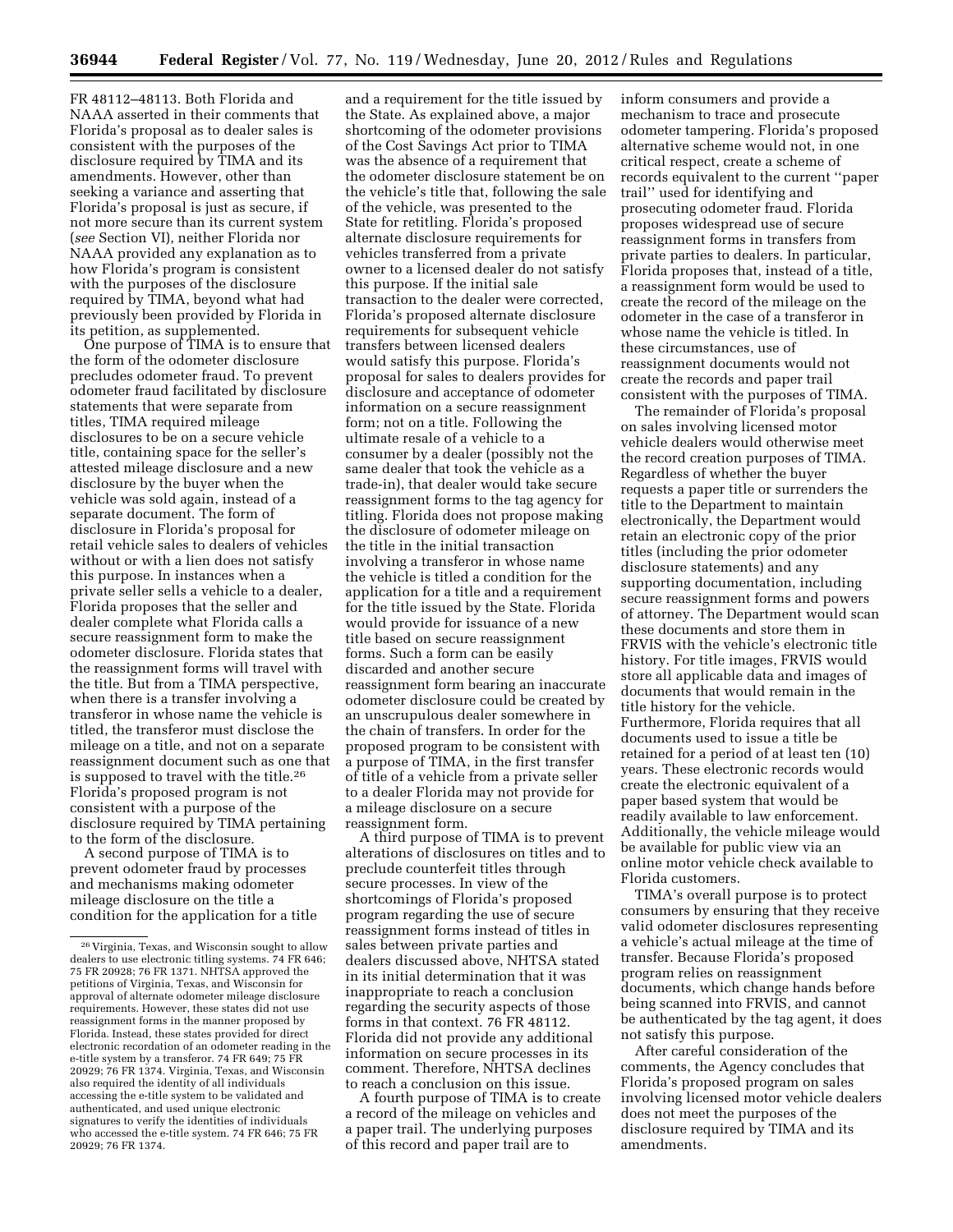# *C. Sales Involving Leased Vehicles*

NHTSA's initial determination preliminarily denied Florida's petition regarding proposed alternate disclosure requirements for sales of leased vehicles. In their comments, Florida and NAAA asserted that Florida's proposal as to the sale of leased vehicles was consistent with the purposes of the disclosure required by TIMA and its amendments. But neither Florida nor NAAA provided support as to how or why Florida's proposal was consistent with the statutory purposes beyond what was stated in Florida's petition as supplemented.

Analysis of Florida's proposed alternate vehicle mileage disclosure requirements for sales involving leased vehicles involves consideration of the purposes of the disclosure required by the leased vehicle provisions of TIMA and its amendments, as well as power of attorney provisions of TIMA and its amendments.27

1. Florida's Proposal in Relation to the Purposes of the Disclosure Required by the Leased Vehicle Provisions of TIMA and Its Amendments

One purpose of TIMA's leased vehicle provisions is to ensure that the lessor has the vehicle's actual odometer mileage when it transfers ownership. Florida's proposal satisfies this purpose. In our initial determination, we stated our understanding, which Florida did not dispute in its comments, that under the state's proposal, lessees will be required to sign an odometer disclosure statement that will be provided to the lessor. We adhere to that understanding. 76 FR 48113.

A second purpose of TIMA's leased vehicle provisions is to ensure that the lessee provides the lessor with an odometer disclosure statement regarding the mileage of the vehicle at the time of transfer. Florida's proposal satisfies this purpose. As discussed above, the lessee would provide this via an odometer disclosure statement to the lessor when surrendering the leased vehicle to the

dealer, and the dealer would provide this statement to the buyer.

A third purpose is to ensure that lessees are formally notified of their odometer disclosure obligations and the penalties for failing to comply by not providing complete and truthful information. Florida's proposal does not satisfy this purpose. We note that Florida did not address this purpose in its petition other than a statement that the e-title process does not change the current requirement. We recognize that Fla. Stat. Ann. § 319.225(4) requires lessors to conform to Federal disclosure regulations under 49 CFR 580.7. In addition, Fla. Stat. Ann. § 319.225(9) provides that State statutes regarding vehicle transfer and reassignment forms and odometer disclosure statements be construed to conform to 49 CFR Part 580. According to Florida, the requirement that the lessee provide the lessor with an odometer disclosure statement when the lessee surrenders the vehicle typically is part of the lease agreement, which provides notice of the requirement and the penalties for failing to comply. But this is not a formal requirement. Underlying the adoption of the leased vehicles provisions of TIMA was significant concern about considerable understatements of mileage on leased vehicles that were turned in and resold. And in its comments on the initial determination, Florida did not suggest that it was a formal requirement. Reliance on what is typically in a lease is not sufficient to ensure that lessees are formally notified of their odometer disclosure obligations and the penalties for failing to comply by not providing complete and truthful information.

A fourth purpose of TIMA's disclosure requirements is to set the ground rules for the lessors, providing for lessors to indicate the mileage provided by the lessee on the title, unless the lessor has reason to believe that the disclosure by the lessee does not reflect the actual mileage of the vehicle. Florida's proposal does not satisfy this purpose. Under Florida's proposal, a lessee would make an odometer disclosure by executing an odometer disclosure statement upon relinquishing the leased vehicle. The lessor would transfer the odometer disclosure from the lessee's statement to a power of attorney unless the lessor had reason to believe that the lessee's statement did not reflect the vehicle's actual mileage, in which case the lessor would be required to indicate on the title ''true mileage unknown'' or words to that effect. As Florida and NAAA acknowledged, odometer disclosure using a power of attorney is permissible

only in the limited circumstances when the transferor's title is physically held by a lienholder at the time of the transfer, or when title has been lost. This stems from the 1988 amendments to TIMA. These circumstances do not include lessors giving power of attorney to dealers for purposes of odometer disclosure. Under Florida's proposal, the vehicle title is not unavailable to the lessor.

A fifth purpose of TIMA's leased vehicle provisions is to create records and a paper trail. The paper trail includes the signed odometer disclosure statement by the lessee. Florida's proposed alternate disclosure requirements do not satisfy this purpose. Florida's proposed program for leased vehicle transactions would not create a scheme of records equivalent to the current ''paper trail'' now assisting consumers and law enforcement. The lessee would sign an odometer disclosure statement when surrendering the vehicle, but the lessor would not be required to sign this document. Instead, the lessor would execute a power of attorney form. Also, under TIMA as implemented, dealers and lessors are required to retain all odometer disclosure statements that they issue and receive. However, Florida's proposed program does not specify that the dealer and lessor are required to maintain a copy of the lessee's odometer disclosure statement, and does not provide an alternative mechanism such as a provision that the statement will be forwarded to either a tag agent for mileage verification or the Department for scanning and maintaining as part of the vehicle's title history. Florida did not correct this in its comments. Florida's proposal as to the sale of leased vehicles does not satisfy the purposes of TIMA, because it does not require dealers and lessors to retain odometer disclosure statements from lessees.

The overall purpose of TIMA's leased vehicle provisions is to ensure that vehicles subject to leases have adequate odometer disclosure statements executed on titles at the time of transfer. Florida's proposed program does not meet TIMA's overall purpose. Under Florida's proposal, upon the termination of a lease, a lessee would sign an odometer disclosure statement. But Florida would not have the lessor sign this document. Instead, the lessor would sign a separate power of attorney document. The lessor's granting a power of attorney to a dealer for purposes of odometer disclosure allows the same person to sign an odometer disclosure for both parties. This creates an opportunity for fraud, and Congress did

<sup>27</sup>The Virginia and Texas petitions for approval of alternate odometer mileage disclosure requirements did not cover leased vehicle sales. 74 FR 643; 75 FR 20925. The Wisconsin petition for approval of alternate odometer mileage disclosure requirements discussed an incomplete plan for transactions involving leased vehicles which was still under development, but NHTSA did not approve Wisconsin's plan insofar as it concerned leased vehicles, as Wisconsin indicated that it would submit a separate petition addressing leased vehicle transfers. 76 FR 1374. In addition, because the Virginia, Texas, and Wisconsin petitions did not propose expanding the use of power of attorney or even involve the use of power of attorney, NHTSA did not address the statutory purposes of the power of attorney provisions in its final determinations for those states. 74 FR 643; 75 FR 20925; 76 FR 1367.